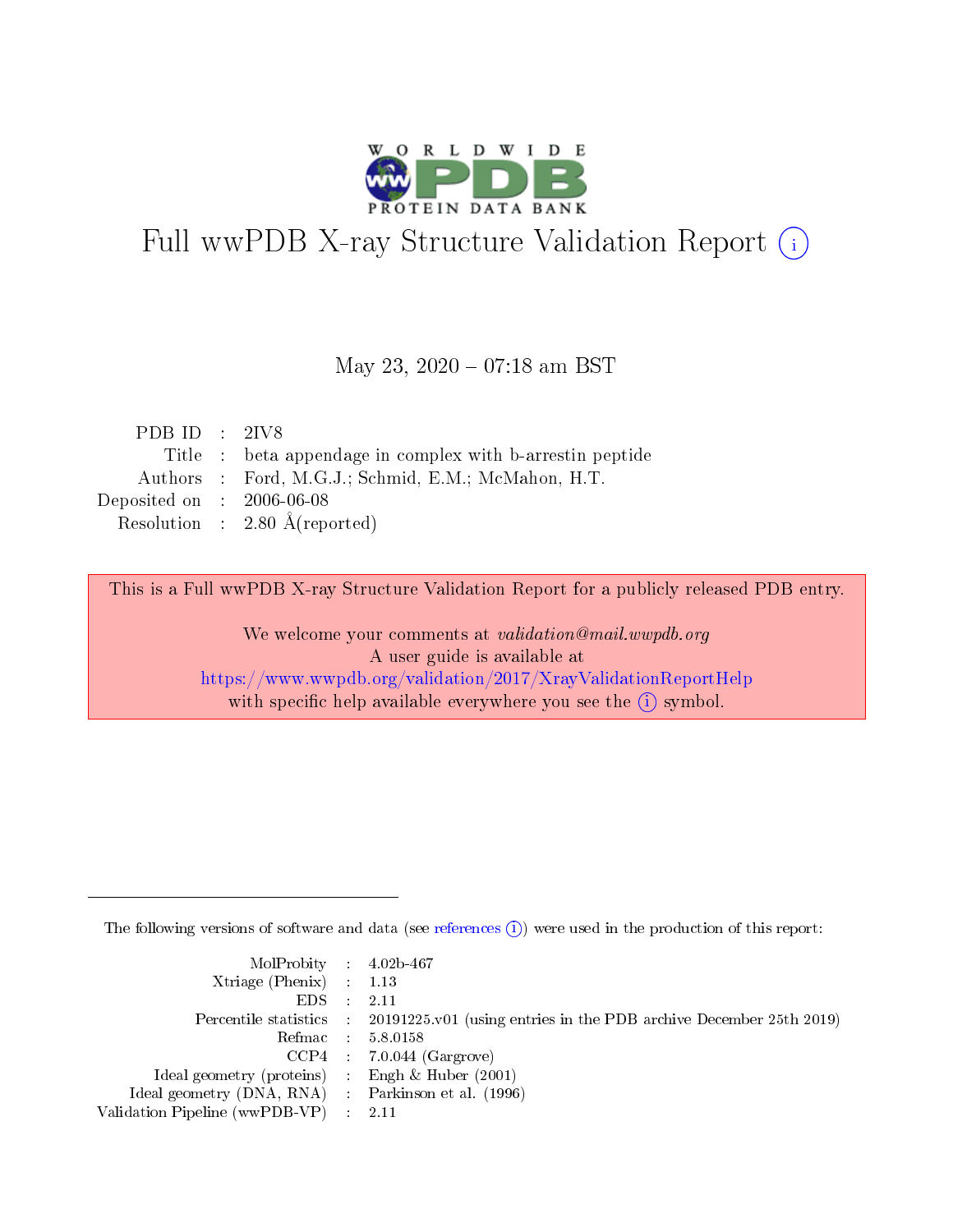# 1 [O](https://www.wwpdb.org/validation/2017/XrayValidationReportHelp#overall_quality)verall quality at a glance  $(i)$

The following experimental techniques were used to determine the structure: X-RAY DIFFRACTION

The reported resolution of this entry is 2.80 Å.

Percentile scores (ranging between 0-100) for global validation metrics of the entry are shown in the following graphic. The table shows the number of entries on which the scores are based.



| Metric                | Whole archive<br>$(\#\mathrm{Entries})$ | Similar resolution<br>$(\#\text{Entries},\,\text{resolution}\,\,\text{range}(\textup{\AA}))$ |
|-----------------------|-----------------------------------------|----------------------------------------------------------------------------------------------|
| $R_{free}$            | 130704                                  | $3140 (2.80 - 2.80)$                                                                         |
| Clashscore            | 141614                                  | $3569(2.80-2.80)$                                                                            |
| Ramachandran outliers | 138981                                  | 3498 (2.80-2.80)                                                                             |
| Sidechain outliers    | 138945                                  | $3500(2.80-2.80)$                                                                            |
| RSRZ outliers         | 127900                                  | $3078(2.80-2.80)$                                                                            |

The table below summarises the geometric issues observed across the polymeric chains and their fit to the electron density. The red, orange, yellow and green segments on the lower bar indicate the fraction of residues that contain outliers for  $>=3, 2, 1$  and 0 types of geometric quality criteria respectively. A grey segment represents the fraction of residues that are not modelled. The numeric value for each fraction is indicated below the corresponding segment, with a dot representing fractions  $\epsilon=5\%$  The upper red bar (where present) indicates the fraction of residues that have poor fit to the electron density. The numeric value is given above the bar.

| $\text{Mol}$ |    | $\mid$ Chain $\mid$ Length | Quality of chain |     |     |     |  |  |
|--------------|----|----------------------------|------------------|-----|-----|-----|--|--|
|              |    | 238                        | 39%              |     | 48% | 11% |  |  |
|              | רז | 20                         | 25%              | 30% | 15% | 30% |  |  |
|              |    | 20                         | 5% 5% 5%         |     | 85% |     |  |  |

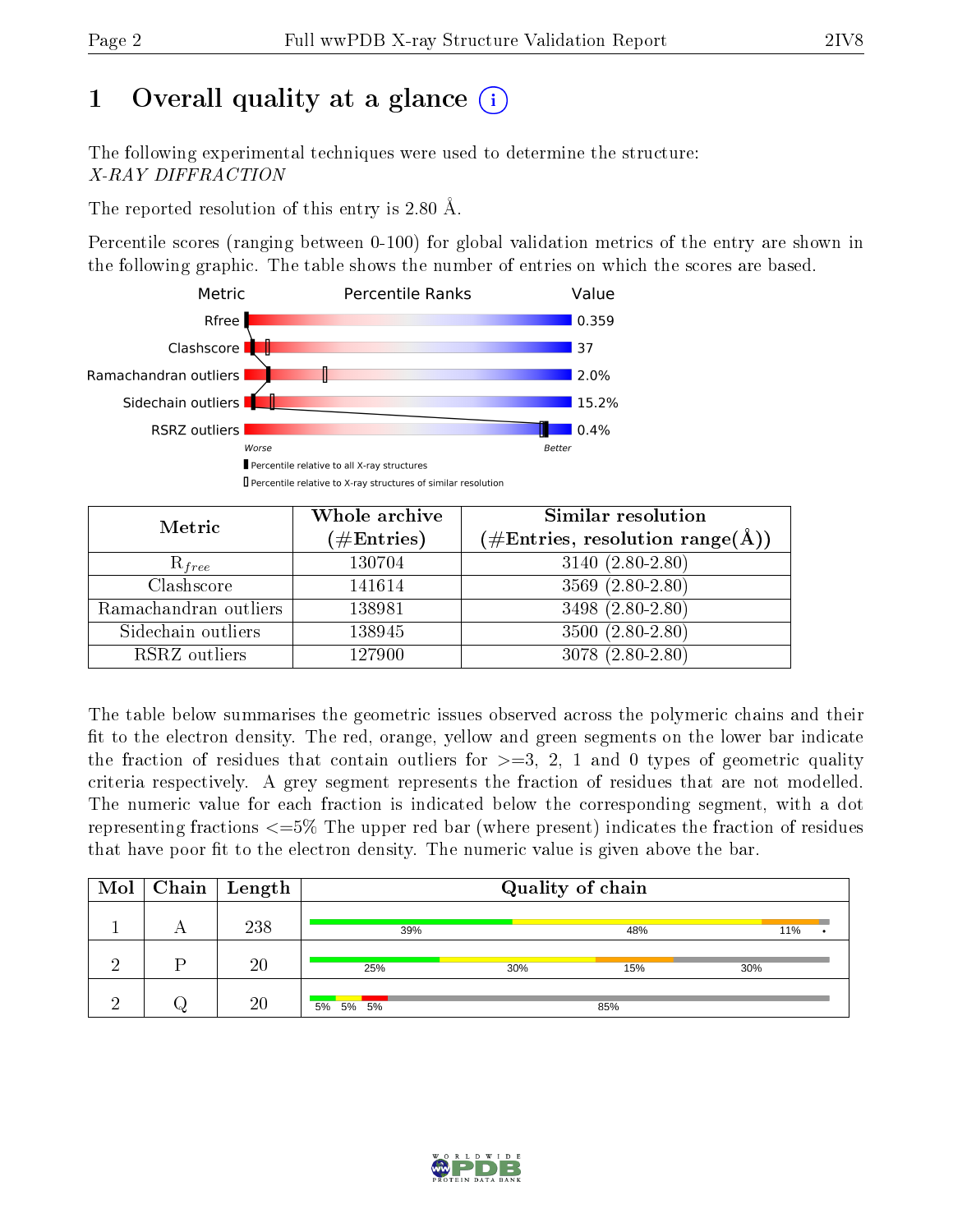# 2 Entry composition (i)

There are 3 unique types of molecules in this entry. The entry contains 2028 atoms, of which 0 are hydrogens and 0 are deuteriums.

In the tables below, the ZeroOcc column contains the number of atoms modelled with zero occupancy, the AltConf column contains the number of residues with at least one atom in alternate conformation and the Trace column contains the number of residues modelled with at most 2 atoms.

Molecule 1 is a protein called AP-2 COMPLEX SUBUNIT BETA-1.

| Mol | Chain | Residues | Atoms                    |     |  |     | ZeroOcc | $\mid$ AltConf $\mid$ Trace |  |  |
|-----|-------|----------|--------------------------|-----|--|-----|---------|-----------------------------|--|--|
|     | . .   | 233      | $\mathrm{Tota}.$<br>1864 | .99 |  | 342 | N<br>12 |                             |  |  |

Molecule 2 is a protein called BETA-ARRESTIN-1.

|  |  | Mol   Chain   Residues | Atoms        |  |        |  | $\text{ZeroOcc} \mid \text{AltConf} \mid \text{Trace}$ |  |
|--|--|------------------------|--------------|--|--------|--|--------------------------------------------------------|--|
|  |  |                        | Total C N O  |  |        |  |                                                        |  |
|  |  |                        | 122 76 21 25 |  |        |  |                                                        |  |
|  |  | Total C N O            |              |  |        |  |                                                        |  |
|  |  |                        | 26 -         |  | 20 3 3 |  |                                                        |  |

• Molecule 3 is water.

|  | Mol   Chain   Residues | Atoms                | ZeroOcc   AltConf |
|--|------------------------|----------------------|-------------------|
|  |                        | Total O<br>13<br>-13 |                   |
|  |                        | Total O              |                   |

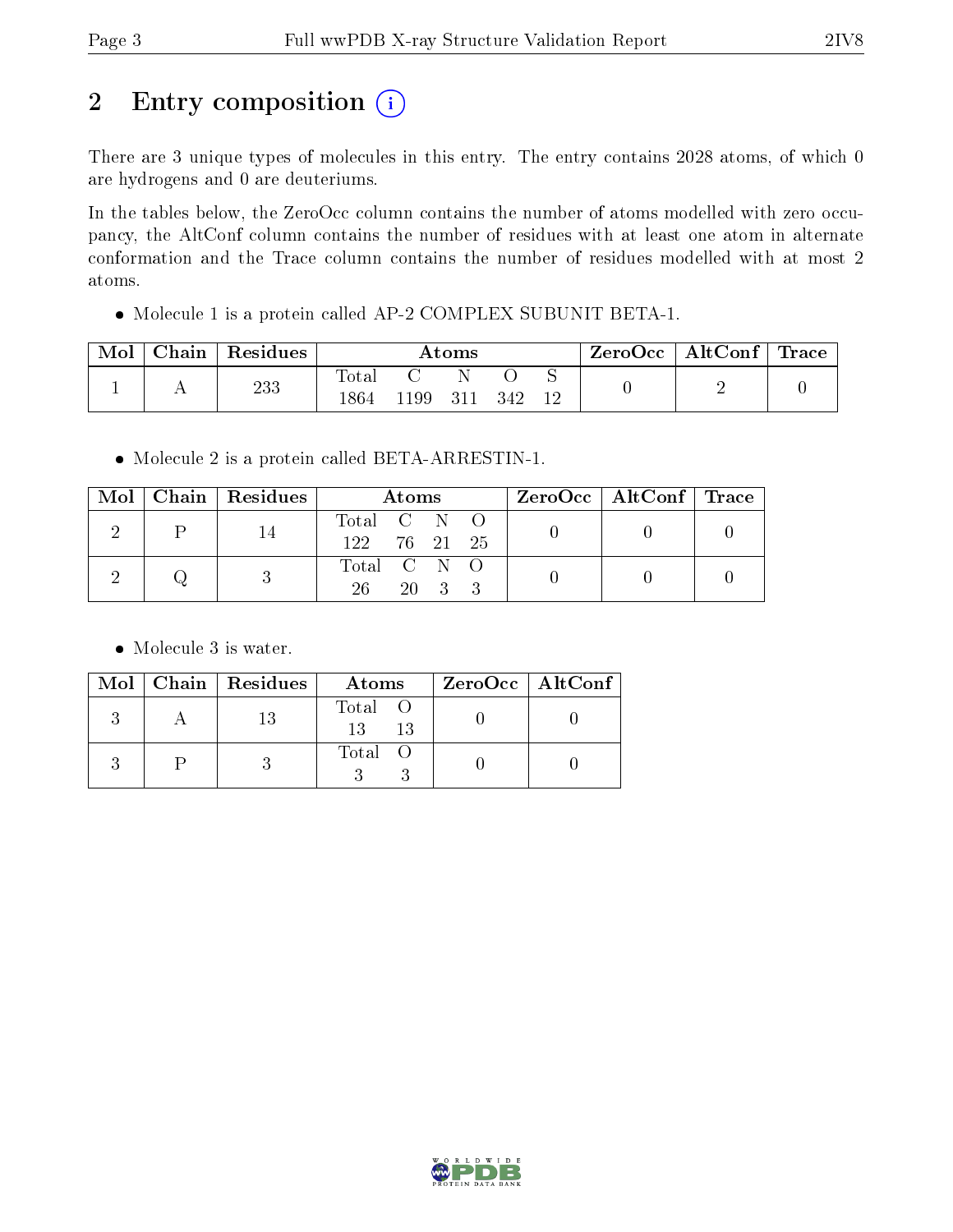## 3 Residue-property plots  $(i)$

These plots are drawn for all protein, RNA and DNA chains in the entry. The first graphic for a chain summarises the proportions of the various outlier classes displayed in the second graphic. The second graphic shows the sequence view annotated by issues in geometry and electron density. Residues are color-coded according to the number of geometric quality criteria for which they contain at least one outlier: green  $= 0$ , yellow  $= 1$ , orange  $= 2$  and red  $= 3$  or more. A red dot above a residue indicates a poor fit to the electron density (RSRZ  $> 2$ ). Stretches of 2 or more consecutive residues without any outlier are shown as a green connector. Residues present in the sample, but not in the model, are shown in grey.



• Molecule 1: AP-2 COMPLEX SUBUNIT BETA-1

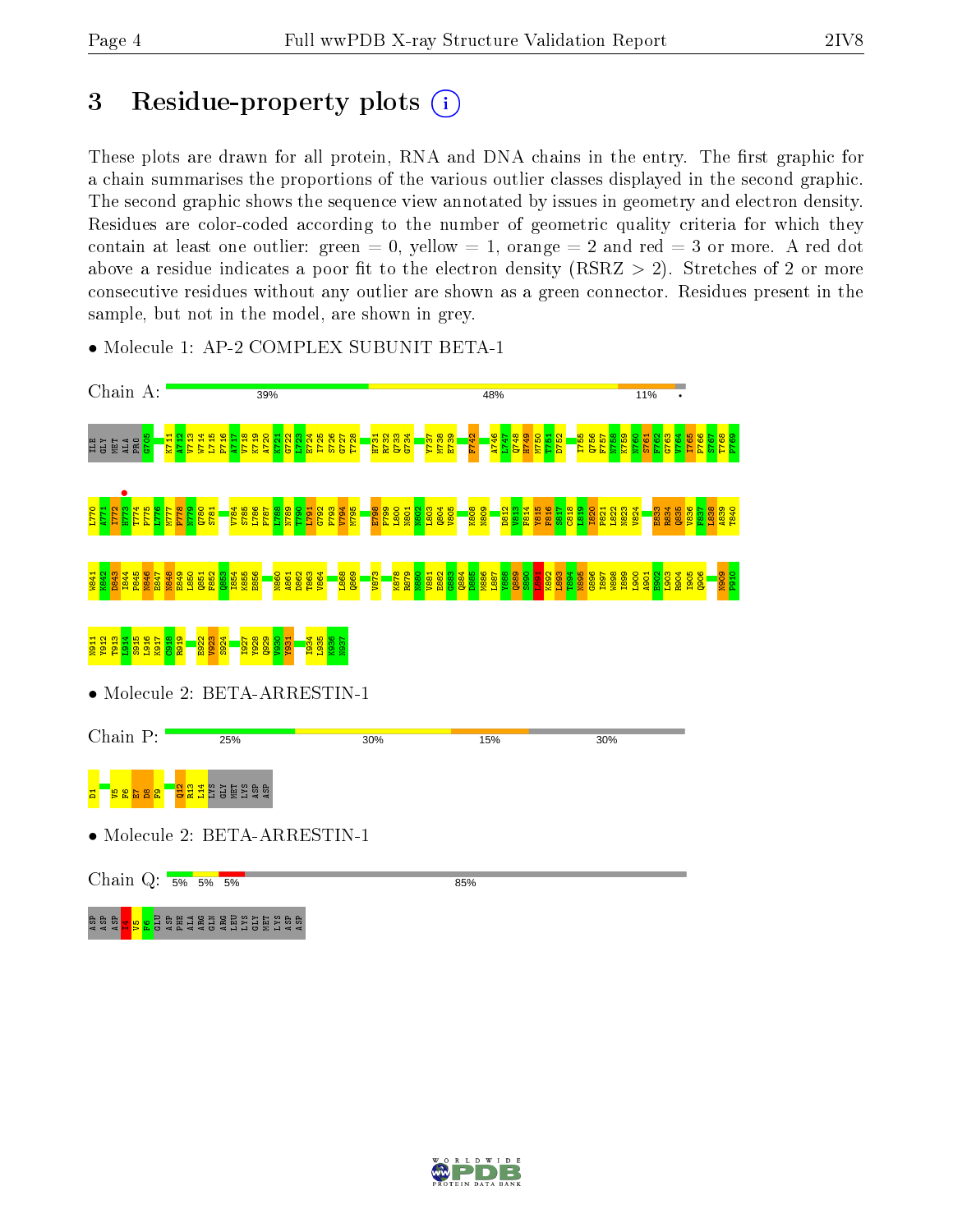# 4 Data and refinement statistics  $(i)$

| Property                                                             | Value                                                     | Source     |
|----------------------------------------------------------------------|-----------------------------------------------------------|------------|
| Space group                                                          | $P_21_21_21_1$                                            | Depositor  |
| Cell constants                                                       | $36.95\rm \AA$<br>$35.48\text{\AA}$<br>$190.62\text{\AA}$ |            |
| a, b, c, $\alpha$ , $\beta$ , $\gamma$                               | $90.00^\circ$<br>$90.00^\circ$<br>$90.00^\circ$           | Depositor  |
| Resolution $(A)$                                                     | 19.78<br>$-2.80$                                          | Depositor  |
|                                                                      | 19.78<br>$-2.80$                                          | <b>EDS</b> |
| % Data completeness                                                  | $70.8$ $(19.78-2.80)$                                     | Depositor  |
| (in resolution range)                                                | $70.8$ $(19.78-2.80)$                                     | <b>EDS</b> |
| $R_{merge}$                                                          | 0.06                                                      | Depositor  |
| $\mathrm{R}_{sym}$                                                   | (Not available)                                           | Depositor  |
| $\langle I/\sigma(I) \rangle$ <sup>1</sup>                           | $\overline{7.43}$ (at 2.79Å)                              | Xtriage    |
| Refinement program                                                   | REFMAC 5.2.0019                                           | Depositor  |
|                                                                      | $\overline{0.213}$ ,<br>0.369                             | Depositor  |
| $R, R_{free}$                                                        | 0.209<br>0.359<br>$\mathbb{R}^2$                          | DCC        |
| $\mathcal{R}_{free}$ test set                                        | 215 reflections $(4.55\%)$                                | wwPDB-VP   |
| Wilson B-factor $(A^2)$                                              | 49.2                                                      | Xtriage    |
| Anisotropy                                                           | 0.247                                                     | Xtriage    |
| Bulk solvent $k_{sol}(e/\mathring{A}^3)$ , $B_{sol}(\mathring{A}^2)$ | $0.28$ , $35.7$                                           | <b>EDS</b> |
| L-test for twinning <sup>2</sup>                                     | $< L >$ = 0.48, $< L2$ = 0.32                             | Xtriage    |
| Estimated twinning fraction                                          | $0.051$ for $k, h, -l$                                    | Xtriage    |
| $F_o, F_c$ correlation                                               | 0.92                                                      | <b>EDS</b> |
| Total number of atoms                                                | 2028                                                      | wwPDB-VP   |
| Average B, all atoms $(A^2)$                                         | 33.0                                                      | wwPDB-VP   |

Xtriage's analysis on translational NCS is as follows: The largest off-origin peak in the Patterson function is  $8.13\%$  of the height of the origin peak. No significant pseudotranslation is detected.

<sup>&</sup>lt;sup>2</sup>Theoretical values of  $\langle |L| \rangle$ ,  $\langle L^2 \rangle$  for acentric reflections are 0.5, 0.333 respectively for untwinned datasets, and 0.375, 0.2 for perfectly twinned datasets.



<span id="page-4-1"></span><span id="page-4-0"></span><sup>1</sup> Intensities estimated from amplitudes.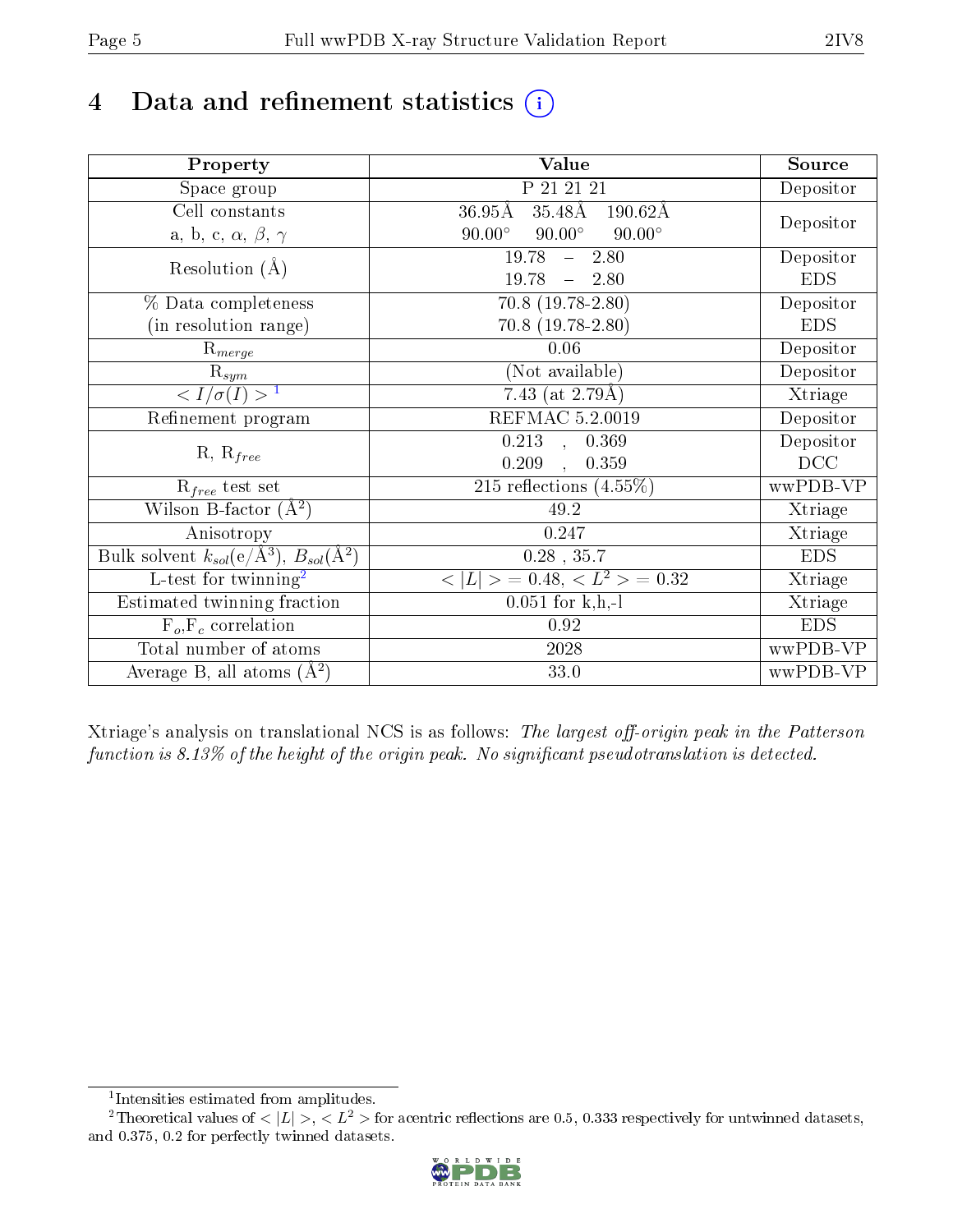# 5 Model quality  $(i)$

## 5.1 Standard geometry  $(i)$

The Z score for a bond length (or angle) is the number of standard deviations the observed value is removed from the expected value. A bond length (or angle) with  $|Z| > 5$  is considered an outlier worth inspection. RMSZ is the root-mean-square of all Z scores of the bond lengths (or angles).

| Mol | Chain |      | Bond lengths            | Bond angles |                    |  |
|-----|-------|------|-------------------------|-------------|--------------------|--|
|     |       | RMSZ | # $ Z >5$               | RMSZ        | # $ Z >5$          |  |
|     |       | 1.03 | 1/1913<br>$(0.1\%)$     | 1.06        | /2599<br>$(0.2\%)$ |  |
| ച   |       | 1.26 | $/123\,$                | 1.20        | $/164\,$           |  |
| ച   |       | 1.36 | $/26\,$                 | 0.94        | 0/34               |  |
| All |       | 1.05 | $\sqrt{2062}$ $(0.0\%)$ | 1.07        | /2797              |  |

Chiral center outliers are detected by calculating the chiral volume of a chiral center and verifying if the center is modelled as a planar moiety or with the opposite hand.A planarity outlier is detected by checking planarity of atoms in a peptide group, atoms in a mainchain group or atoms of a sidechain that are expected to be planar.

|  | Mol   Chain   $\#\text{Chirality outliers}$   $\#\text{Planarity outliers}$ |
|--|-----------------------------------------------------------------------------|
|  |                                                                             |
|  |                                                                             |
|  |                                                                             |

All (1) bond length outliers are listed below:

|  |  |                          | $\mid$ Mol $\mid$ Chain $\mid$ Res $\mid$ Type $\mid$ Atoms $\mid$ Z $\mid$ Observed(A) $\mid$ Ideal(A) |  |
|--|--|--------------------------|---------------------------------------------------------------------------------------------------------|--|
|  |  | 798   GLU   CG-CD   5.65 | $1.60\,$                                                                                                |  |

All (4) bond angle outliers are listed below:

| Mol | Chain | Res | Type | Atoms     |         | Observed $(°)$ | $Ideal(^o)$ |
|-----|-------|-----|------|-----------|---------|----------------|-------------|
|     |       | 891 | LEU  | CA-CB-CG  | 5.89    | 128.84         | 115.30      |
|     |       | 791 | LEU  | CA-CB-CG  | $-5.68$ | 102.23         | 115.30      |
|     |       | 893 | LEU  | CA-CB-CG  | $-5.22$ | 103.29         | 115.30      |
|     |       | 819 | ΔSΡ  | CB-CG-OD1 | 5.14    | 122.92         | 118.30      |

There are no chirality outliers.

All (2) planarity outliers are listed below:

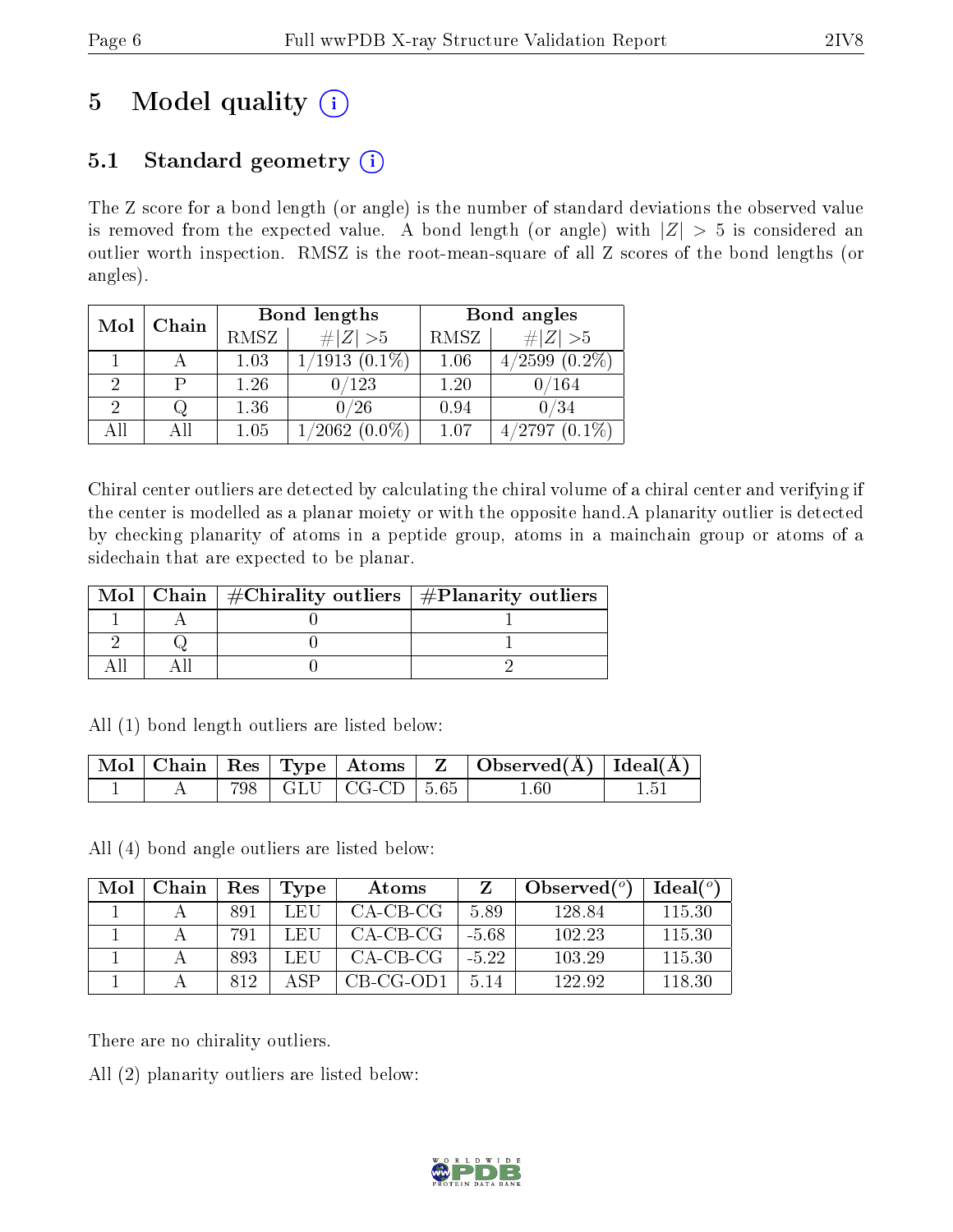| Mol | Chain | Res |     | Type   Group |
|-----|-------|-----|-----|--------------|
|     |       |     | THR | Peptide      |
|     |       |     |     | Peptide      |

### 5.2 Too-close contacts  $(i)$

In the following table, the Non-H and H(model) columns list the number of non-hydrogen atoms and hydrogen atoms in the chain respectively. The H(added) column lists the number of hydrogen atoms added and optimized by MolProbity. The Clashes column lists the number of clashes within the asymmetric unit, whereas Symm-Clashes lists symmetry related clashes.

|  |      | Mol   Chain   Non-H   H(model)   H(added) |      |     | Clashes   Symm-Clashes |
|--|------|-------------------------------------------|------|-----|------------------------|
|  | 1864 |                                           | 1873 | 141 |                        |
|  | 122  |                                           | 112  |     |                        |
|  | 26   |                                           | 28   |     |                        |
|  | 13   |                                           |      |     |                        |
|  |      |                                           |      |     |                        |
|  | 2028 |                                           | 2013 | 150 |                        |

The all-atom clashscore is defined as the number of clashes found per 1000 atoms (including hydrogen atoms). The all-atom clashscore for this structure is 37.

All (150) close contacts within the same asymmetric unit are listed below, sorted by their clash magnitude.

| Atom-1              | Atom-2              | Interatomic    | Clash           |
|---------------------|---------------------|----------------|-----------------|
|                     |                     | distance $(A)$ | overlap $(\AA)$ |
| 1: A:889: GLN: NE2  | 1: A:931: TYR:OH    | 1.59           | 1.34            |
| 1: A:738: MET:CE    | 1:A:757:PHE:HZ      | 1.65           | 1.08            |
| 1: A:841:TRP:O      | 1: A:917: LYS: NZ   | 1.88           | 1.05            |
| 1: A:738: MET:CE    | 1: A:757:PHE:CZ     | 2.41           | 1.03            |
| 1: A:868:LEU:HB3    | 1:A:873:VAL:HB      | 1.45           | 0.99            |
| 1: A:738: MET:HE3   | 1:A:757:PHE:HZ      | 1.27           | 0.96            |
| 2:Q:4:ILE:HD12      | 2:Q:4:ILE:N         | 1.87           | 0.90            |
| 1: A:738:MET:HE3    | 1: A:757:PHE: CZ    | 2.05           | 0.89            |
| 1: A:765: ILE: HG12 | 1: A:792: GLY:HA3   | 1.55           | 0.86            |
| 1: A:895: ASN:HD21  | 1:A:897:ILE:HD12    | 1.40           | 0.86            |
| 1: A:738: MET:HE1   | 1: A:757:PHE: CZ    | 2.08           | 0.85            |
| 1:A:731:HIS:CE1     | 1: A:734: GLY: HA2  | 2.14           | 0.82            |
| 1: A:777: MET:CB    | 1: A:780: GLN:OE1   | 2.27           | 0.81            |
| 1: A:777: MET: N    | 1: A:780: GLN:OE1   | 2.18           | 0.77            |
| 1: A:844: ILE: O    | 1: A:917: LYS: HE2  | 1.85           | 0.77            |
| 1:A:752:ASP:O       | 1: A:809: ASN: HA   | 1.86           | 0.76            |
| 1:A:805:VAL:HB      | $1: A:816:$ PHE:CE1 | 2.20           | 0.75            |

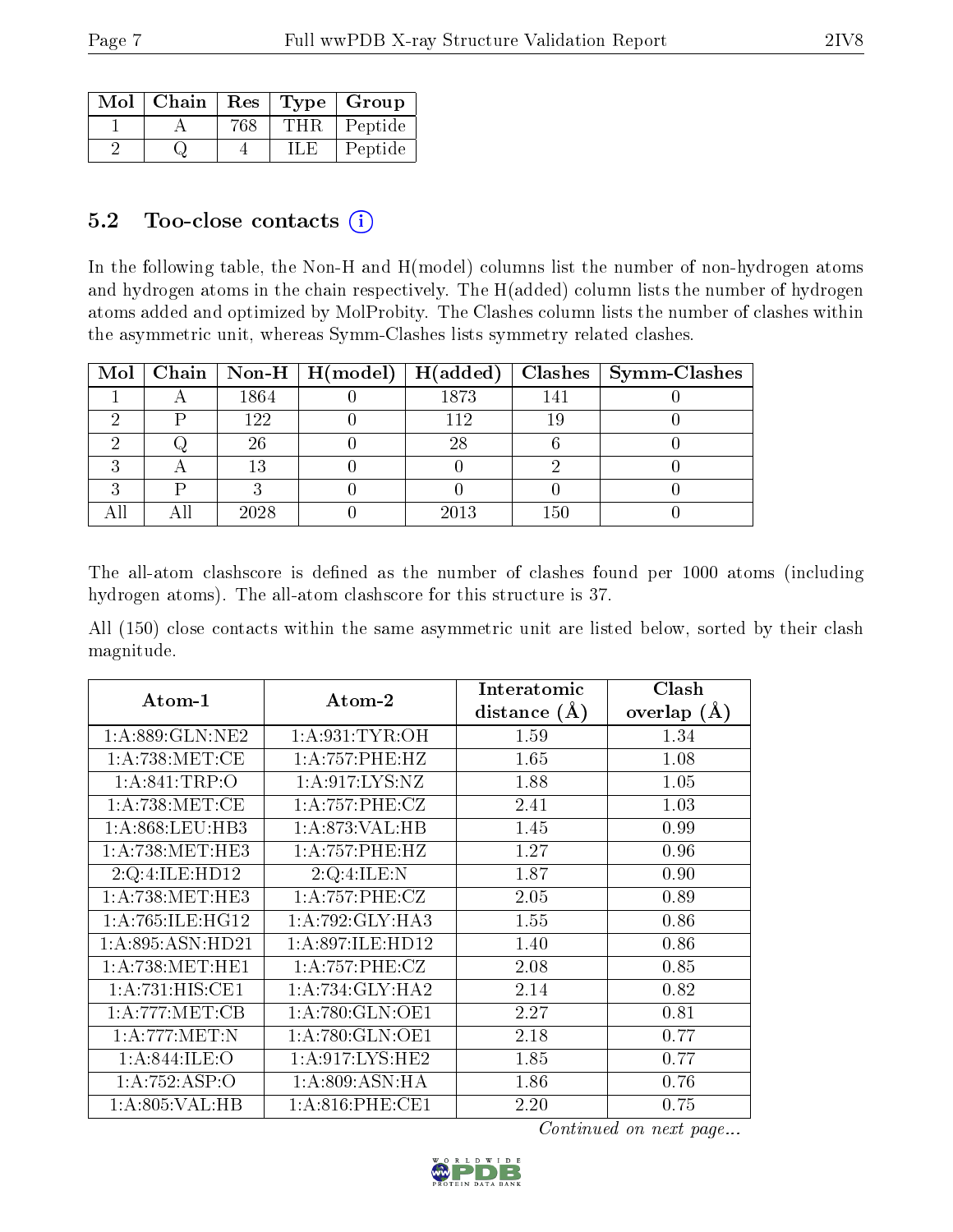| Comunaca jiom previous page |                          | Interatomic    | Clash             |
|-----------------------------|--------------------------|----------------|-------------------|
| Atom-1                      | Atom-2                   | distance $(A)$ | overlap $(\AA)$   |
| 1:A:777:MET:HB2             | 1: A:780: GLN:OE1        | 1.86           | $0.75\,$          |
| 1:A:861:ALA:HB1             | 1:A:878:LYS:NZ           | 2.03           | 0.73              |
| 1: A:879:ARG:HE             | 2:P:7:GLU:HG2            | 1.53           | 0.73              |
| 1: A:756: GLN:OE1           | 2:Q:5:VAL:HB             | 1.88           | 0.73              |
| 1: A:777:MET:HG2            | 1:A:780:GLN:OE1          | 1.89           | 0.72              |
| 1:A:884:GLN:OE1             | 1: A:904: ARG: NH1       | 2.24           | 0.70              |
| 1: A:808: LYS: HG2          | 1: A:809: ASN:N          | 2.06           | 0.70              |
| 1: A:845: PRO:O             | 1: A:848:ASN:HB2         | 1.93           | 0.69              |
| 1:A:789:ASN:OD1             | 1:A:791:LEU:N            | 2.19           | 0.68              |
| 1:A:804:GLN:HG3             | 3:A:2007:HOH:O           | 1.93           | 0.67              |
| 1:A:765:ILE:HG12            | 1:A:792:GLY:CA           | 2.23           | 0.67              |
| 1:A:844:ILE:HG22            | 1: A:917: LYS: HE2       | 1.77           | 0.67              |
| 1: A:816: PHE:CD1           | $1: A:816:$ PHE:C        | 2.66           | 0.67              |
| 2:P:12:GLN:OE1              | 2:P:13:ARG:HG3           | 1.95           | 0.67              |
| 1:A:895:ASN:HD22            | 1:A:896:GLY:N            | 1.92           | 0.66              |
| 1:A:849:GLU:CD              | 2:P:13:ARG:HH22          | 1.98           | 0.66              |
| 1:A:805:VAL:HG21            | 1:A:816:PHE:HE1          | 1.61           | 0.65              |
| 2:Q:4:ILE:CD1               | $2:Q:4:ILE:\overline{N}$ | 2.59           | 0.65              |
| 1: A:835: GLN: HG3          | 3:A:2010:HOH:O           | 1.96           | 0.65              |
| 1: A:777: MET:CG            | 1:A:780:GLN:OE1          | 2.44           | 0.65              |
| 2:Q:5:VAL:O                 | 2:Q:5:VAL:HG12           | 1.97           | 0.64              |
| 1:A:720:ALA:HA              | 1: A:814:PHE:CD1         | 2.32           | 0.64              |
| 1:A:887:LEU:HD12            | 1:A:903:LEU:HD23         | 1.78           | 0.64              |
| 1:A:864:VAL:HG11            | 1:A:903:LEU:CD2          | 2.28           | 0.63              |
| 1: A: 722: GLY: HA3         | 1:A:746:ALA:HB2          | 1.79           | 0.63              |
| $1: A:816:$ PHE:HD1         | 1:A:816:PHE:C            | 2.01           | 0.63              |
| 1:A:891:LEU:HD13            | 1:A:899:ILE:HB           | 1.80           | 0.62              |
| 1:A:844:ILE:O               | 1: A:917: LYS: CE        | 2.48           | $\overline{0.62}$ |
| 1: A:834:ARG:HG2            | 2:P:6:PHE:HE1            | 1.62           | 0.62              |
| 1: A:840:THR:CG2            | 1:A:900:LEU:HD11         | 2.30           | 0.61              |
| 2:P:5:VAL:O                 | 2:P:9:PHE:HB3            | 1.99           | 0.61              |
| 1:A:895:ASN:HD22            | 1:A:895:ASN:C            | 2.03           | 0.61              |
| 1:A:849:GLU:OE2             | 2:P:13:ARG:NH2           | 2.33           | 0.61              |
| 1: A:840:THR:HG22           | 1:A:900:LEU:HD11         | 1.82           | 0.60              |
| 1: A:805: VAL: CG2          | 1: A:816:PHE:CE1         | 2.85           | 0.59              |
| 1:A:934:ILE:HG22            | 1:A:935:LEU:N            | 2.16           | 0.59              |
| 1: A:882: GLU: HG2          | 2:P:14:LEU:HD21          | 1.85           | 0.58              |
| 1: A: 756: GLN: HE22        | 2:Q:4:ILE:HA             | 1.69           | 0.57              |
| 1: A:805: VAL: CG2          | 1: A:816:PHE:HE1         | 2.16           | 0.57              |
| 1:A:742:PHE:N               | 1: A:742: PHE:CD1        | 2.72           | 0.57              |
| 1: A:763: GLY:HA2           | 1:A:793:PRO:O            | 2.05           | 0.56              |

Continued from previous page.

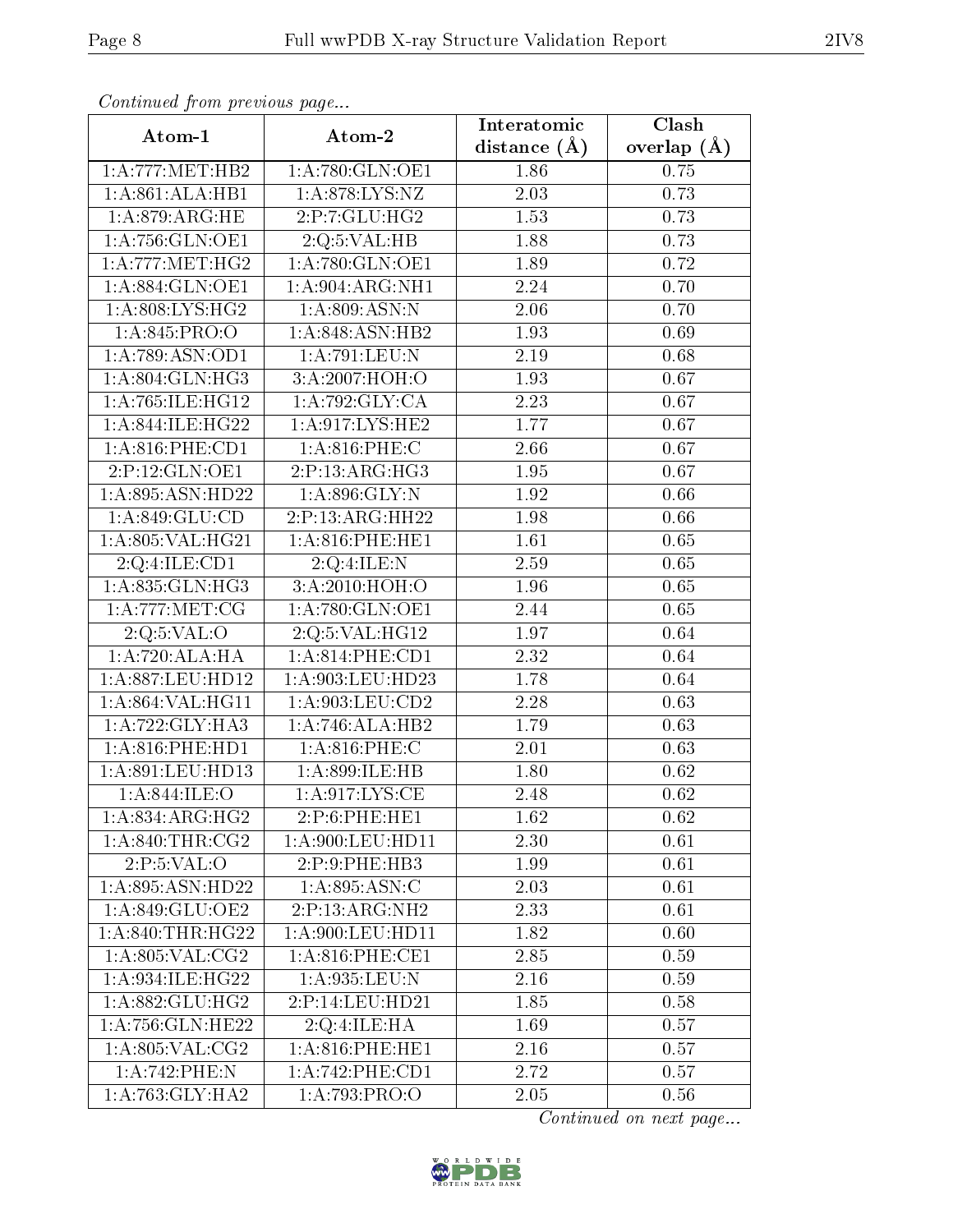| continuou provis pago<br>Atom-1           | Atom-2             | Interatomic       | $\overline{\text{Clash}}$ |
|-------------------------------------------|--------------------|-------------------|---------------------------|
|                                           |                    | distance $(\AA)$  | overlap $(\AA)$           |
| 1: A:805: VAL:CB                          | 1: A:816:PHE:CE1   | 2.88              | 0.56                      |
| 1:A:905:ILE:HG23                          | 1:A:912:TYR:CE1    | 2.40              | 0.56                      |
| 1: A:748: GLN:O                           | 1:A:778:PRO:HD3    | 2.06              | $0.56\,$                  |
| 1:A:864:VAL:HG11                          | 1:A:903:LEU:HD22   | 1.87              | 0.56                      |
| 1: A:895: ASN:ND2                         | 1:A:897:ILE:HD12   | 2.15              | 0.56                      |
| 1:A:732:ARG:O                             | 1:A:733:GLN:C      | 2.44              | 0.55                      |
| 1:A:838:LEU:CD2                           | 2:P:6:PHE:CE1      | 2.89              | $0.55\,$                  |
| 1:A:720:ALA:HA                            | 1: A:814:PHE:CE1   | 2.42              | $0.55\,$                  |
| 1: A:731: HIS: NE2                        | 1: A:734: GLY: HA2 | $\overline{2.22}$ | 0.55                      |
| 1:A:895:ASN:HD21                          | 1:A:897:ILE:CD1    | 2.15              | 0.55                      |
| 2:P:1:ASP:O                               | 2:P:5:VAL:HG23     | 2.07              | 0.55                      |
| 1:A:757:PHE:CD1                           | 1:A:805:VAL:HG13   | 2.42              | 0.55                      |
| 1: A:742: PHE: HD1                        | 1:A:742:PHE:N      | 2.05              | 0.54                      |
| 1: A: 711: LYS: HA                        | 1:A:727:GLY:O      | 2.07              | 0.54                      |
| 1:A:728:THR:HG23                          | 1:A:739:GLU:HB2    | 1.89              | 0.54                      |
| $1:A:798:\overline{\text{GLU:H}\text{A}}$ | 1:A:799:PRO:C      | 2.28              | $0.54\,$                  |
| 2:Q:5:VAL:O                               | 2:Q:5:VAL:CG1      | 2.54              | 0.54                      |
| 1:A:759:LYS:HD3                           | 1:A:795[A]:MET:SD  | 2.47              | $0.54\,$                  |
| 2:P:5:VAL:HA                              | 2:P:8:ASP:HB2      | 1.90              | $0.54\,$                  |
| 1: A:766: PRO:HB3                         | 1:A:786:LEU:HD21   | 1.90              | 0.54                      |
| 1: A:777: MET:O                           | 1: A:778: PRO:C    | 2.47              | 0.54                      |
| 1:A:854:ILE:HB                            | 1: A:912: TYR: HB2 | 1.89              | 0.54                      |
| 1:A:749:HIS:CD2                           | 1: A:775: PRO:HB3  | 2.43              | 0.53                      |
| 1:A:833:GLU:HB3                           | 1:A:836:VAL:HG23   | 1.90              | 0.53                      |
| 1:A:861:ALA:HB1                           | 1:A:878:LYS:HZ2    | 1.74              | 0.53                      |
| 1: A: 757: PHE: CD2                       | 1:A:766:PRO:HD3    | 2.44              | $0.52\,$                  |
| 1: A:737:TYR:CE2                          | 1:A:787:PRO:HB3    | 2.44              | 0.52                      |
| 1:A:860:ASN:O                             | 1: A:861:ALA:C     | 2.49              | 0.51                      |
| 1:A:803:LEU:HB3                           | 1: A:818: CYS:SG   | 2.51              | 0.51                      |
| 1:A:838:LEU:HD21                          | 2:P:6:PHE:CE1      | 2.47              | 0.50                      |
| 1:A:838:LEU:HD21                          | 2:P:6:PHE:CD1      | 2.46              | 0.50                      |
| 1: A:904: ARG:HD2                         | 1: A:913:THR:HB    | 1.93              | 0.50                      |
| 1: A:805: VAL:HG21                        | 1: A:816:PHE:CE1   | 2.44              | 0.49                      |
| $1:A:761:\overline{\text{SER:OG}}$        | 1:A:800:LEU:O      | 2.14              | 0.49                      |
| $1: A:852:$ PHE:CE1                       | 1:A:916:LEU:HD12   | 2.48              | 0.49                      |
| 1:A:923:VAL:HG12                          | 1: A:924: SER: N   | 2.26              | 0.49                      |
| 1: A:728:THR:CG2                          | 1:A:739:GLU:HB2    | 2.43              | 0.49                      |
| 1:A:742:PHE:O                             | 1: A:781: SER: HA  | 2.14              | 0.48                      |
| 1:A:850:LEU:HD12                          | 1:A:924:SER:HB2    | 1.94              | 0.48                      |
| 1: A:816: PHE:CD1                         | 1: A:816: PHE:O    | 2.67              | 0.48                      |
| 2:P:9:PHE:HA                              | 2:P:12:GLN:NE2     | 2.28              | 0.48                      |

Continued from previous page...

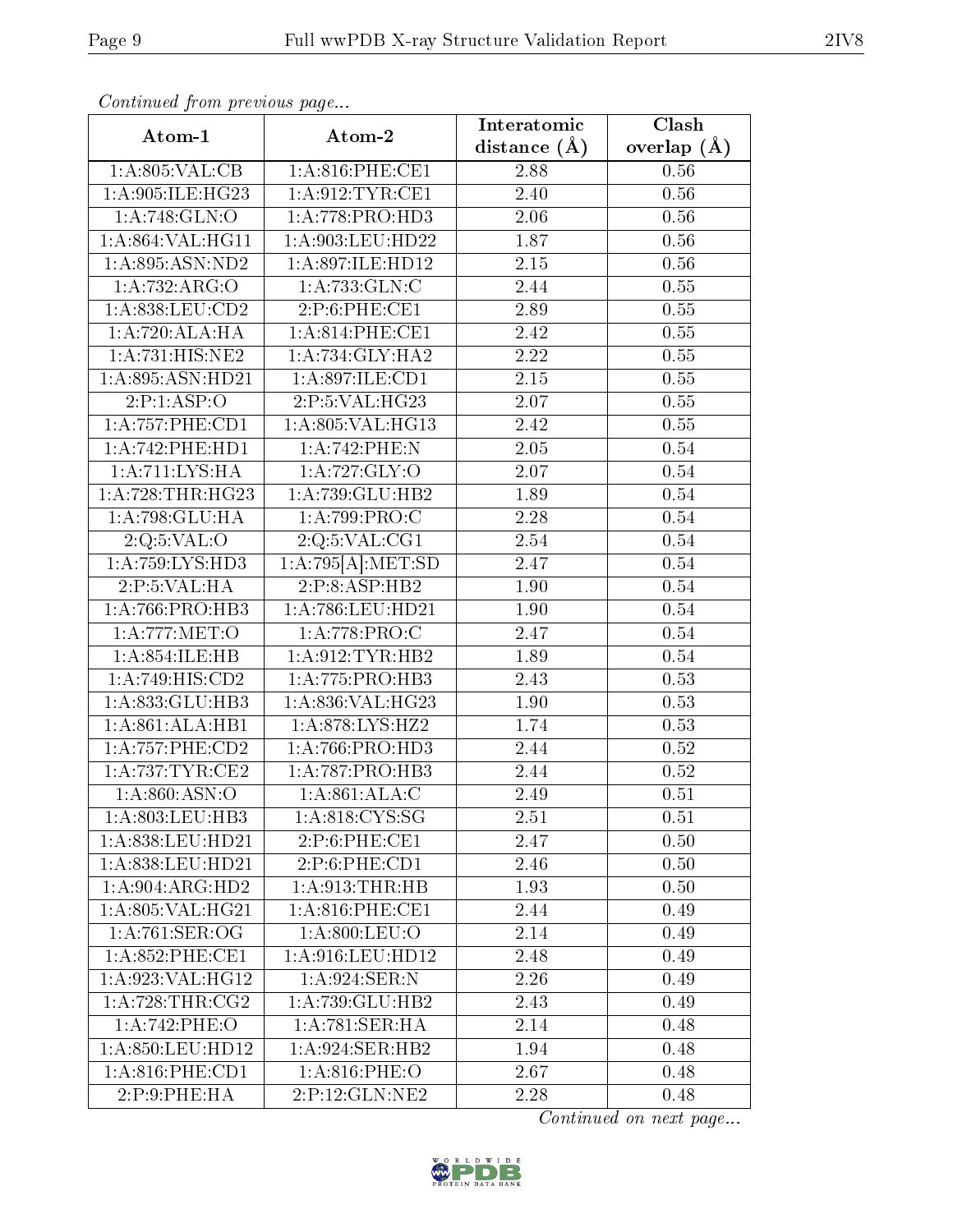| Continued from previous page           |                    | Interatomic      | $\overline{\text{Clash}}$ |
|----------------------------------------|--------------------|------------------|---------------------------|
| Atom-1                                 | Atom-2             | distance $(\AA)$ | overlap $(A)$             |
| 1:A:821:PRO:O                          | 1:A:824:VAL:HG22   | 2.14             | 0.48                      |
| 1:A:906:GLN:HB2                        | 1: A:909: ASN: HB3 | 1.96             | 0.48                      |
| 1:A:899:ILE:HD11                       | 1:A:923:VAL:HG11   | 1.97             | 0.47                      |
| 1:A:893:LEU:HD23                       | 1: A:893:LEU:HA    | 1.66             | 0.47                      |
| 1:A:724:GLU:HG3                        | 1:A:725:ILE:N      | 2.28             | 0.47                      |
| 1: A:801: ASN:HB3                      | 1:A:822:LEU:HD21   | 1.96             | 0.47                      |
| 1:A:738:MET:HB3                        | 1:A:786:LEU:HB3    | 1.97             | 0.46                      |
| 1:A:834:ARG:HG2                        | 2: P:6: PHE:CE1    | 2.48             | 0.46                      |
| 1:A:714:TRP:CE3                        | 1:A:727:GLY:HA3    | 2.51             | 0.46                      |
| 1:A:838:LEU:HD22                       | 2:P:6:PHE:CZ       | 2.51             | 0.45                      |
| 1:A:716:PRO:HD2                        | 1: A:719: LYS: HD2 | 1.98             | 0.45                      |
| 1: A:841:TRP:CD1                       | 2:P:9:PHE:CE1      | 3.04             | 0.45                      |
| 1:A:772:ILE:HG22                       | 1:A:772:ILE:O      | 2.17             | 0.44                      |
| 1:A:891:LEU:CD1                        | 1:A:899:ILE:HB     | 2.47             | 0.44                      |
| 1: A:777: MET:CA                       | 1:A:780:GLN:OE1    | 2.65             | 0.44                      |
| 1:A:881:VAL:HB                         | 2:P:14:LEU:HD23    | 2.00             | 0.44                      |
| 1:A:794:VAL:O                          | 1:A:795[B]:MET:HG2 | 2.17             | 0.44                      |
| 1:A:784:VAL:HG12                       | 1:A:785:SER:N      | 2.33             | 0.43                      |
| 1: A:815: TYR:CD2                      | 1: A:815: TYR:N    | 2.86             | 0.43                      |
| $1:A:901:AL\overline{A:H}\overline{A}$ | 1: A:915: SER:O    | 2.18             | 0.43                      |
| 1: A:791:LEU:HA                        | 1:A:791:LEU:HD23   | 1.75             | 0.43                      |
| 1: A.855: LYS:O                        | 1: A:856: GLU: C   | 2.56             | 0.43                      |
| 1: A:738:MET:HB2                       | 1: A:738:MET:HE2   | 1.78             | 0.43                      |
| 1:A:861:ALA:CB                         | 1:A:878:LYS:NZ     | 2.77             | 0.43                      |
| 1:A:711:LYS:HB3                        | 1:A:726:SER:HB3    | 1.99             | 0.43                      |
| 1: A:846: ASN:N                        | 1: A:846: ASN:OD1  | 2.43             | 0.42                      |
| 1:A:820:ILE:HG13                       | 1:A:820:ILE:H      | 1.52             | 0.42                      |
| $1:A:714:TRP: \overline{CZ3}$          | 1:A:727:GLY:HA3    | 2.54             | 0.42                      |
| 1:A:845:PRO:O                          | 1: A:848:ASN:N     | 2.34             | 0.42                      |
| 1:A:904:ARG:NH1                        | 1:A:904:ARG:HG3    | 2.34             | 0.42                      |
| 1:A:927:ILE:O                          | 1: A:928: TYR: C   | 2.58             | 0.42                      |
| 1:A:720:ALA:HB1                        | 1: A:814:PHE:CD2   | 2.54             | 0.42                      |
| 1:A:839:ALA:O                          | 1:A:843:ASP:HB2    | 2.20             | 0.42                      |
| 1: A:845: PRO:O                        | 1:A:848:ASN:CB     | 2.65             | 0.42                      |
| 1: A:750:MET:O                         | 1:A:775:PRO:HA     | 2.19             | 0.42                      |
| 1:A:904:ARG:HH11                       | 1: A:904: ARG: HG3 | 1.84             | 0.42                      |
| 1:A:881:VAL:HG12                       | 2:P:14:LEU:HD23    | 2.01             | 0.42                      |
| 1: A:840:THR:HG22                      | 1: A:900: LEU: CD1 | 2.48             | 0.41                      |
| 1:A:733:GLN:O                          | 1: A:734: GLY: C   | 2.59             | 0.41                      |
| 1: A:881: VAL:CG1                      | 2:P:14:LEU:HD23    | 2.51             | 0.41                      |
| 1: A:852:PHE:CD1                       | $1: A:852:$ PHE:N  | 2.89             | 0.41                      |

Continued from previous page.

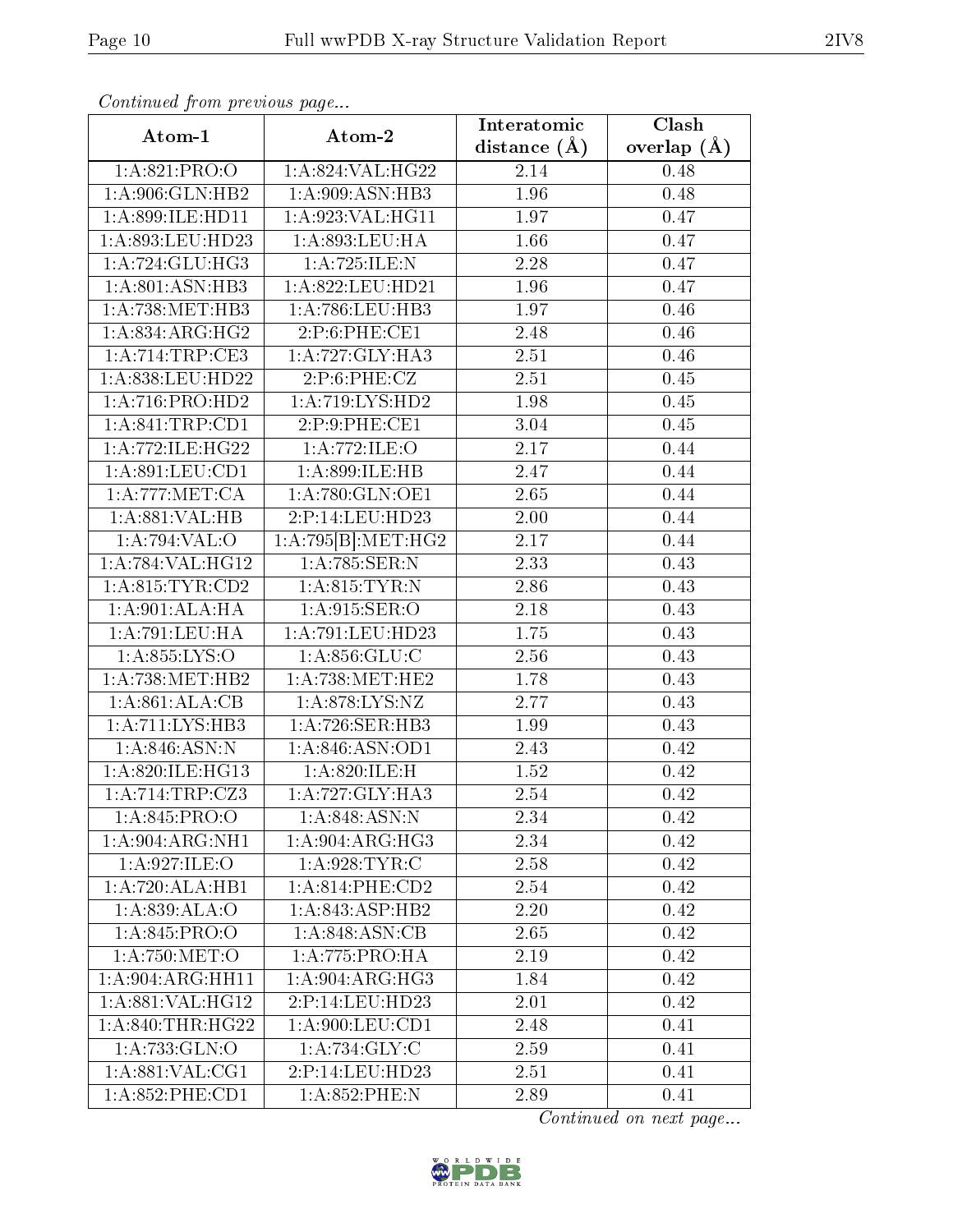| Atom-1               | Atom-2               | Interatomic<br>distance $(A)$ | Clash<br>overlap $(A)$ |
|----------------------|----------------------|-------------------------------|------------------------|
| 1: A:750:MET:CE      | 1:A:809:ASN:HD21     | 2.34                          | 0.41                   |
| 1: A:922: GLU: HG2   | 1:A:923:VAL:N        | 2.36                          | 0.41                   |
| 1: A:737:TYR:CD2     | 1:A:787:PRO:HA       | 2.56                          | 0.40                   |
| 1: A:911: ASN:O      | 1: A:912: TYR: HD1   | 2.04                          | 0.40                   |
| 1:A:755:ILE:HG22     | 1: A: 770: LEU: HD22 | 2.03                          | 0.40                   |
| 1: A:738: MET:HE3    | 1:A:757:PHE:CE2      | 2.54                          | 0.40                   |
| 1: A:892: LYS: HB2   | 1: A:898:TRP:CE3     | 2.56                          | 0.40                   |
| 1: A:895: ASN:C      | 1: A:895: ASN:ND2    | 2.70                          | 0.40                   |
| 1: A: 715: LEU: HD21 | 1:A:720:ALA:HB2      | 2.04                          | 0.40                   |
| 1: A:737:TYR:HE2     | 1: A:787: PRO:HB3    | 1.86                          | 0.40                   |

Continued from previous page...

There are no symmetry-related clashes.

### 5.3 Torsion angles (i)

#### 5.3.1 Protein backbone (i)

In the following table, the Percentiles column shows the percent Ramachandran outliers of the chain as a percentile score with respect to all X-ray entries followed by that with respect to entries of similar resolution.

The Analysed column shows the number of residues for which the backbone conformation was analysed, and the total number of residues.

| Mol | Chain | Analysed         | Favoured     | Allowed    | Outliers | Percentiles          |
|-----|-------|------------------|--------------|------------|----------|----------------------|
|     | А     | $233/238$ (98\%) | 200 $(86\%)$ | $28(12\%)$ | $5(2\%)$ | 23<br>$\overline{7}$ |
|     | P     | $12/20(60\%)$    | 9(75%)       | 3(25%)     |          | $\vert$ 100 $\vert$  |
| 2   | Q     | 1/20(5%)         | $1(100\%)$   |            |          | 100                  |
| All | All   | 246/278(88%)     | $210(85\%)$  | $31(13\%)$ | $5(2\%)$ | 24                   |

All (5) Ramachandran outliers are listed below:

| Mol | Chain | Res | <b>Type</b> |
|-----|-------|-----|-------------|
|     |       | 847 | <b>GLU</b>  |
|     |       | 778 | <b>PRO</b>  |
|     |       | 909 | <b>ASN</b>  |
|     |       | 843 | ASP         |
|     |       | 772 | H E         |

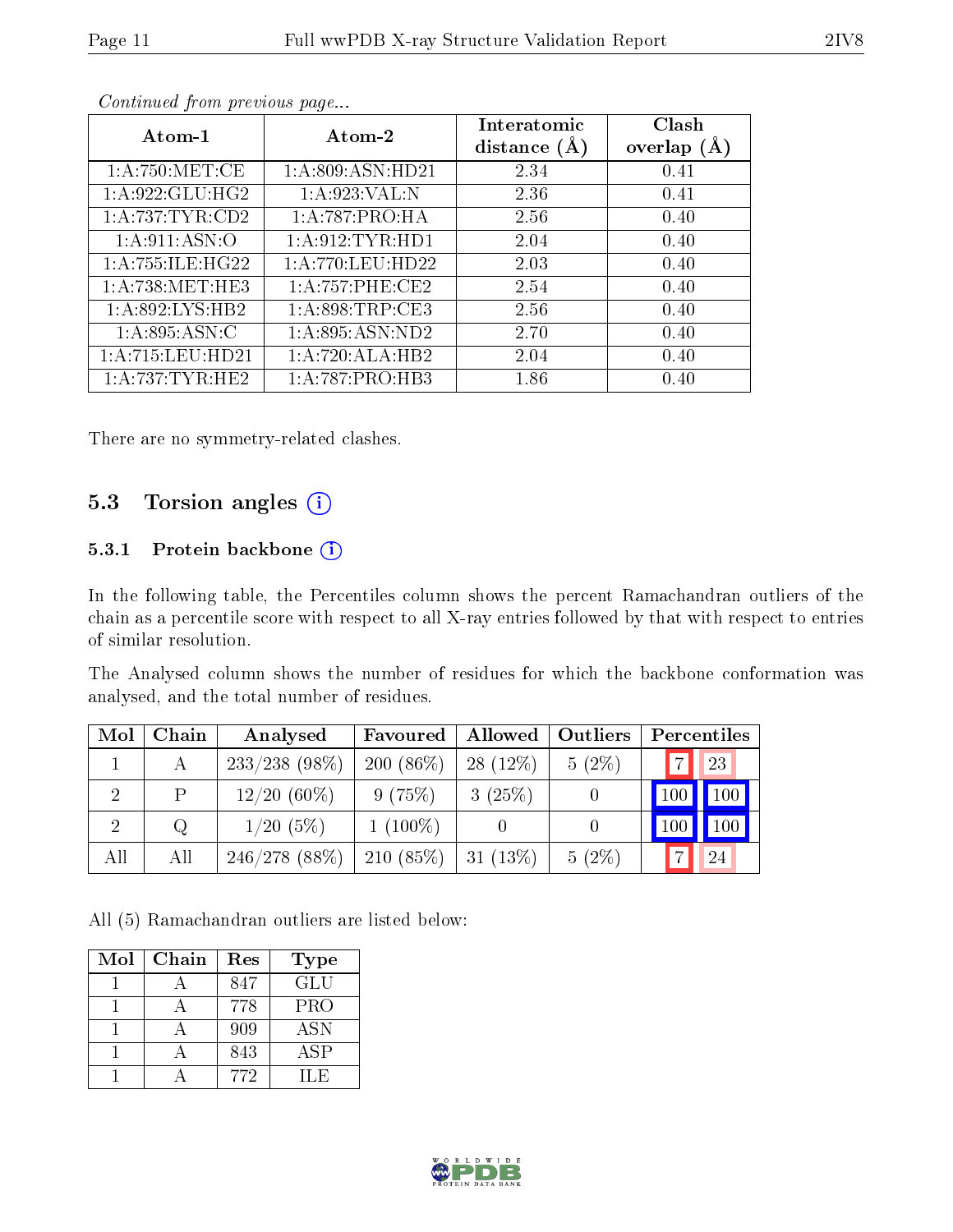#### 5.3.2 Protein sidechains (i)

In the following table, the Percentiles column shows the percent sidechain outliers of the chain as a percentile score with respect to all X-ray entries followed by that with respect to entries of similar resolution.

The Analysed column shows the number of residues for which the sidechain conformation was analysed, and the total number of residues.

| Mol            | Chain | Analysed        | Rotameric | Outliers    | Percentiles           |
|----------------|-------|-----------------|-----------|-------------|-----------------------|
|                |       | $210/212(99\%)$ | 180 (86%) | 30 $(14\%)$ | 3 <br>10 <sup>1</sup> |
|                | P     | $13/18$ (72%)   | 10(77%)   | 3(23%)      | 2                     |
| $\overline{2}$ | Q     | $3/18$ (17%)    | 2(67%)    | $1(33\%)$   |                       |
| All            | All   | $226/248(91\%)$ | 192 (85%) | 34 $(15%)$  | $\mathbf{3}$          |

All (34) residues with a non-rotameric sidechain are listed below:

| Mol            | Chain              | Res              | Type                      |
|----------------|--------------------|------------------|---------------------------|
| $\mathbf{1}$   | $\overline{A}$     | 713              | $\overline{\text{VAL}}$   |
| $\overline{1}$ | $\overline{A}$     | 718              | <b>VAL</b>                |
| $\overline{1}$ | $\overline{A}$     | $\overline{742}$ | PHE                       |
| $\overline{1}$ | $\overline{A}$     | 749              | $\overline{\mathrm{HIS}}$ |
| $\overline{1}$ | $\overline{A}$     | 761              | <b>SER</b>                |
| $\overline{1}$ | $\overline{A}$     | 765              | <b>ILE</b>                |
| $\overline{1}$ | $\overline{A}$     | 774              | THR                       |
| $\overline{1}$ | $\overline{A}$     | 794              | <b>VAL</b>                |
| $\overline{1}$ | $\overline{A}$     | 815              | <b>TYR</b>                |
| $\overline{1}$ | $\overline{A}$     | 816              | PHE                       |
| $\overline{1}$ | $\overline{A}$     | 820              | ILE                       |
| $\overline{1}$ | $\overline{A}$     | $\overline{823}$ | $\overline{\mathrm{ASN}}$ |
| $\overline{1}$ | $\overline{A}$     | 833              | $\overline{\text{GLU}}$   |
| $\overline{1}$ | $\overline{A}$     | 834              | $\overline{\rm{ARG}}$     |
| $\overline{1}$ | $\overline{A}$     | 835              | $\overline{\text{GLN}}$   |
| $\overline{1}$ | $\overline{A}$     | 838              | LEU                       |
| $\overline{1}$ | $\overline{A}$     | 846              | <b>ASN</b>                |
| $\overline{1}$ | $\overline{A}$     | 848              | $\overline{\mathrm{ASN}}$ |
| $\mathbf{1}$   | $\overline{A}$     | 851              | $\overline{\text{GLN}}$   |
| $\overline{1}$ | $\overline{A}$     | $\overline{862}$ | $\overline{\text{ASP}}$   |
| $\overline{1}$ | $\overline{A}$     | 863              | THR                       |
| $\overline{1}$ | $\overline{A}$     | 869              | $\overline{\text{GLN}}$   |
| $\overline{1}$ | $\overline{A}$     | 886              | $\overline{\text{MET}}$   |
| $\overline{1}$ | $\frac{1}{A}$      | 889              | $\overline{\text{GLN}}$   |
| $\overline{1}$ | $\overline{A}$     | $\overline{891}$ | LEU                       |
| $\overline{1}$ | $\overline{\rm A}$ | 895              | <b>ASN</b>                |

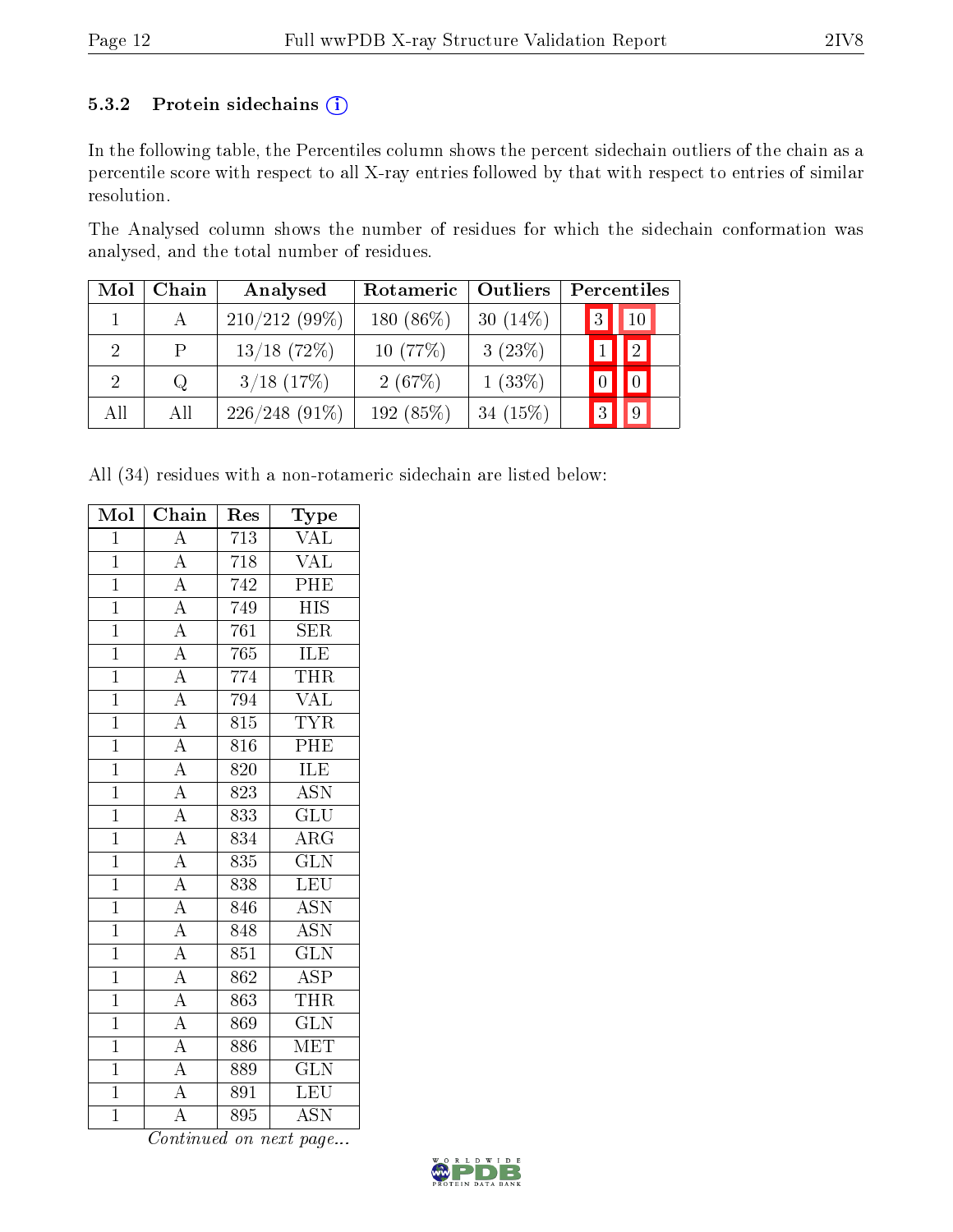| Mol            | Chain | Res | <b>Type</b> |
|----------------|-------|-----|-------------|
|                |       | 919 | ARG         |
|                | Ą     | 923 | <b>VAL</b>  |
| 1              | Α     | 929 | <b>GLN</b>  |
| 1              | А     | 931 | <b>TYR</b>  |
| $\overline{2}$ | Ρ     |     | <b>GLU</b>  |
| $\overline{2}$ | Р     | 8   | <b>ASP</b>  |
| $\overline{2}$ | Р     | 12  | <b>GLN</b>  |
| $\overline{2}$ |       |     | ILE         |

Continued from previous page...

Some sidechains can be flipped to improve hydrogen bonding and reduce clashes. All (5) such sidechains are listed below:

| Mol | Chain | Res | <b>Type</b> |
|-----|-------|-----|-------------|
|     |       | 731 | <b>HIS</b>  |
|     |       | 735 | HIS         |
|     |       | 749 | <b>HIS</b>  |
|     |       | 869 | <b>GLN</b>  |
|     |       | 895 | ASN         |

#### 5.3.3 RNA (i)

There are no RNA molecules in this entry.

#### 5.4 Non-standard residues in protein, DNA, RNA chains (i)

There are no non-standard protein/DNA/RNA residues in this entry.

#### 5.5 Carbohydrates  $(i)$

There are no carbohydrates in this entry.

#### 5.6 Ligand geometry  $(i)$

There are no ligands in this entry.

### 5.7 [O](https://www.wwpdb.org/validation/2017/XrayValidationReportHelp#nonstandard_residues_and_ligands)ther polymers (i)

There are no such residues in this entry.

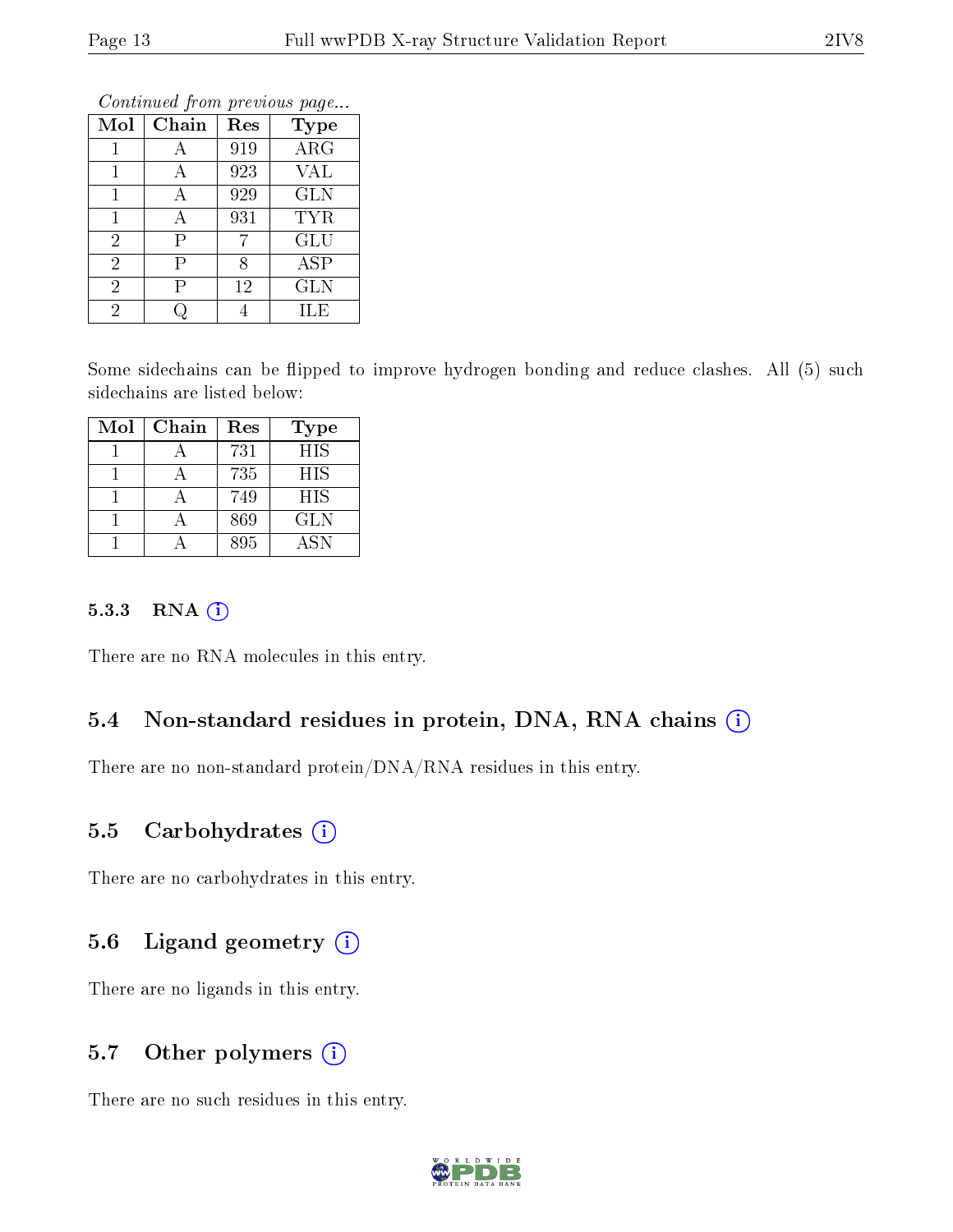## 5.8 Polymer linkage issues (i)

There are no chain breaks in this entry.